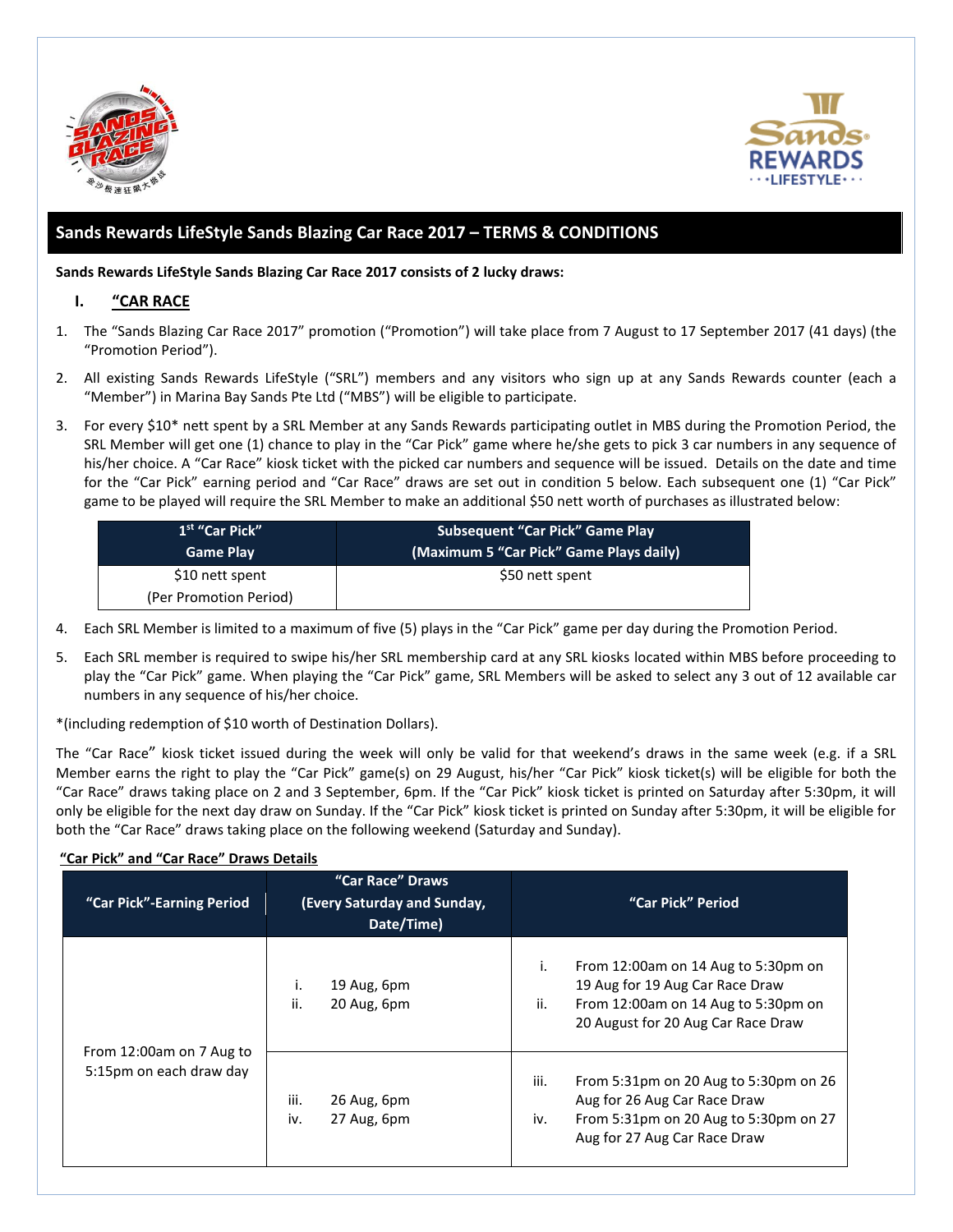| v.<br>vi.     | 2 Sep, 6pm<br>3 Sep, 6pm   | v.<br>vi.     | From 5:31pm on 27 Aug to 5:30pm on 2<br>Sep for 2 Sep Car Race Draw<br>From 5:31pm on 27 Aug to 5:30pm on 3<br>Sep for 3 Sep Car Race Draw     |
|---------------|----------------------------|---------------|------------------------------------------------------------------------------------------------------------------------------------------------|
| vii.<br>viii. | 9 Sep, 6pm<br>10 Sep, 6pm  | vii.<br>viii. | From 5:31pm on 3 Sep to 5:30pm on 9<br>Sep for 9 Sep Car Race Draw<br>From 5:31pm on 3 Sep to 5:30pm on 10<br>Sep for 10 Sep Car Race Draw     |
| ix.<br>X.     | 16 Sep, 6pm<br>17 Sep, 6pm | ix.<br>X.     | From 5:31pm on 10 Sep to 5:30pm on 16<br>Sep for 16 Sep Car Race Draw<br>From 5:31pm on 10 Sep to 5:30pm on 17<br>Sep for 17 Sep Car Race Draw |

- 6. One (1) draw will take place at the promotion area located at B1 Event Stage (above the Sampan Rides) ("Promotion Area") on each "Car Race" Draw Date. SRL members will be able to view the winning "3" numbers sequence for each draw on the TV screen located at the Promotion Area after the completion of the said draw.
- 7. After announcement of the draw results, SRL members with numbers printed on his/her "Car Pick" kiosk slips that matches the winning numbers for that day will need to swipe their SRL membership cards at any of the SRL kiosks to redeem their winnings. All winnings must be redeemed by the next day, 11:59pm of each week's last result, failing which the SRL Member is considered to have forfeited the prize. The prizes to be won are set out in condition 10 below.
- 8. Lost or stolen "Car Race" kiosk tickets/prizes will not be re-issued or re-awarded.
- 9. No date or time extension for the redemption of winnings will be allowed.
- 10. The following tables shows are the prize matrix for the "Car Race" draw and the ways to win (for example, where the winning car numbers sequence is 1, 2, 3), respectively:

| Ways to Win                                 | <b>Prizes</b><br>(Destination Dollars) |
|---------------------------------------------|----------------------------------------|
| Any winning car                             | \$6                                    |
| First 2 winning cars ranked in any sequence | \$18                                   |
| 3 winning cars ranked in any sequence       | \$188                                  |
| 3 winning cars ranked in the correct        | \$888                                  |
| sequence                                    |                                        |

| Car Number Sequence Picked by SRL Member | <b>Winning Sequence Eligibility</b>             |
|------------------------------------------|-------------------------------------------------|
| 1, 2, 3                                  | V 3 winning cars ranked in the correct sequence |
| 2, 1, 3                                  | V 3 winning cars ranked in any sequence         |
| 1, 2, 4                                  | V First 2 winning cars ranked in any sequence   |
| 5, 6, 1                                  | V Any winning car                               |

- 11. Each set of car numbers and sequence in the "Car Pick" kiosk ticket can only be used to redeem one (1) prize in which the highest prize amount will be awarded in SRL Destination Dollars as illustrated in the table above.
- 12. All claimed winning draw prizes (SRL Destination Dollars) will be credited into the SRL Members' accounts within 48 hours.
- 13. "Winner" is defined as a Selected Member who had selected the winning set of numbers and had swiped his/her card at any SRL kiosk to redeem his/her winnings within the stipulated period as set out in condition 7 above. Failure to fulfil the requirement above will result in forfeiture of the prize and the Selected Member will not be considered a Winner of the promotion.

## **II. FINALE LUCKY DRAWS**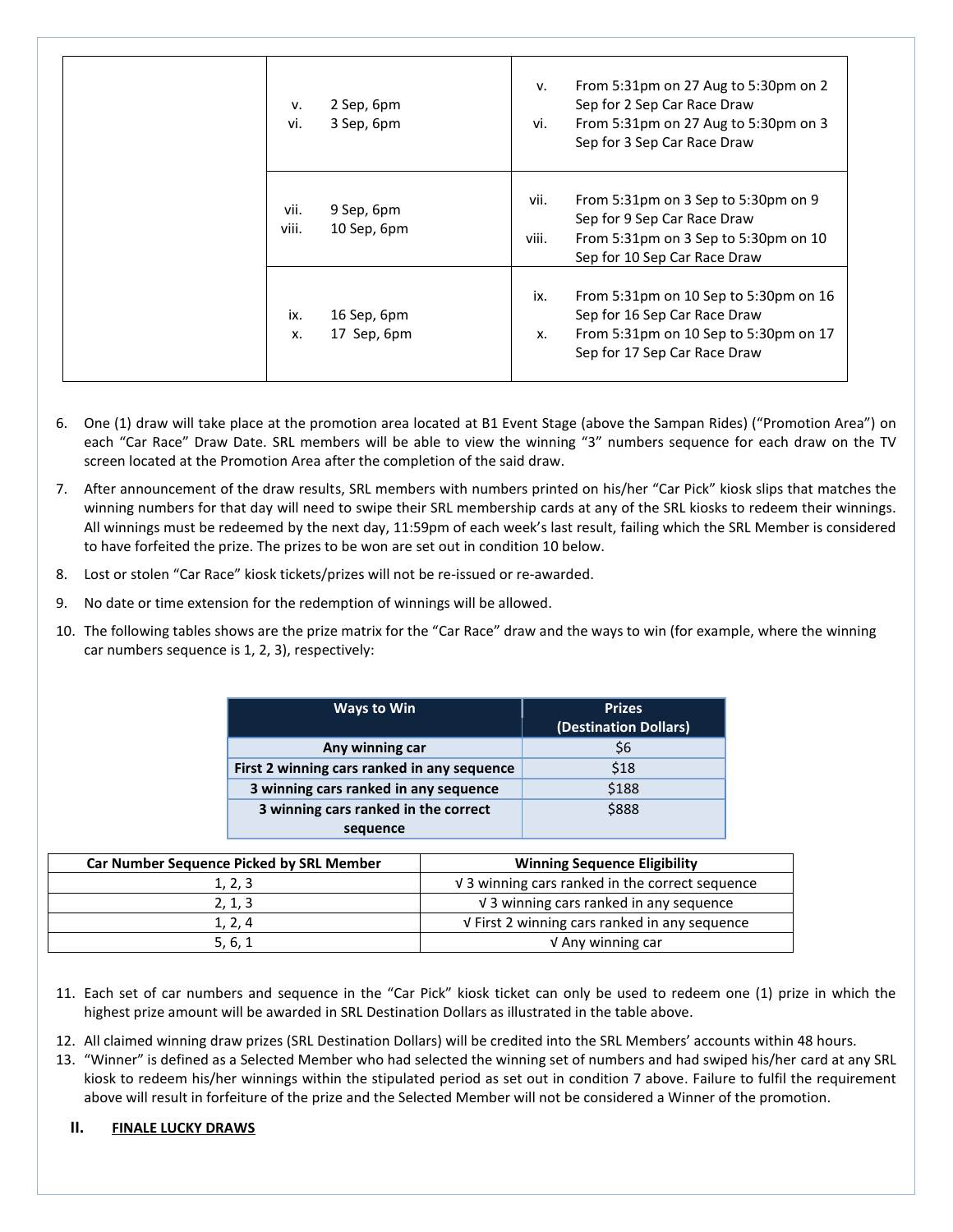- 14. A finale lucky draw for the Promotion ("Finale Lucky Draw") will take place on 16 and 17 September 2017 (the "Finale Luck Draw Dates").
- 15. All SRL Members are eligible to participate in the Finale Lucky Draw.
- 16. Members get one (1) Finale Lucky Draw chance (each, a "chance") to enter into the Finale Lucky Draw with every \$10\* nett spent at any Sands Rewards participating outlets in MBS, during the Chance-Earning Period. Each subsequent chance to enter into the Finale Lucky Draw will require the SRL Member to make an additional \$50 nett worth of purchases as illustrated below.

| 1 <sup>st</sup> Chance | <b>Each Additional Chance</b> | <b>Chance-Earning Period</b>   |
|------------------------|-------------------------------|--------------------------------|
| \$10 nett spent        | \$50 nett spent               | From 12:00am on 7 Aug 2017     |
| (per Promotion Period) |                               | to 5:15pm on 16 & 17 Sept 2017 |

\*(including redemption of \$10 worth of Destination Dollars).

- 17. Eligible SRL Members who wish to participate in the Finale Luck Draws will need to visit any SRL kiosks located in MBS during the Chance Activation Period to activate their chance as illustrated in the table below.
- 18. The Finale Luck Draw taking place on 16 Sep 2017 and on 17 Sep 2017 will be conducted at the Promotion Area immediately after the 6:00pm "Car Race" Draws scheduled to take place on those dates.

| <b>Draw Date/Time</b>        | <b>Chance-Earning Period</b>  | <b>Chance Activation Period</b> |
|------------------------------|-------------------------------|---------------------------------|
| 16 & 17 Sep 2017, Sat & Sun, | From 12:00am on 7 Aug 2017    | From 10:00am to 5:30pm on       |
| after 6pm "Car Race" Draws   | to 5:15pm on 16 & 17 Sep 2017 | 16 & 17 Sept 2017               |

- 19. The number of chances each Member may earn is unlimited.
- 20. Five (5) random SRL membership account numbers ("Selected Members") will be drawn on each Finale Lucky Draw date.
- 21. The Selected Members must be present at the Promotion Area within twenty (20) minutes of announcement of the Finale Lucky Draw results on all Sands Blazing Race 2017 Finale Lucky Draw days.
- 22. No redraw will be conducted for each initial Selected Member who has not identified him/herself at the Promotion Area within twenty (20) minutes of announcement of the Finale Luck Draw results. MBS is under no obligation to select a replacement winner, although it may in its sole discretion decide to do so.
- 23. Selected Members will have a chance to win a prize through random draw methods (e.g. wheel spin, punch box, mystery envelopes, etc.) to be decided by MBS.
- 24. The following is the prize structure for the Finale Lucky Draw:

| <b>Prize</b>                                                                                                            | Winners per Finale<br><b>Lucky Draw</b> |
|-------------------------------------------------------------------------------------------------------------------------|-----------------------------------------|
| <b>Grand Prize</b><br>Ultimate Drive Street Circuit Car Experience for 2 pax +<br>$\bullet$<br><b>Thumb Drive Video</b> | 1                                       |
| <b>Ferrari Store Collectibles</b><br>\$2,888 Destination Dollars<br>$\bullet$                                           |                                         |
| <b>Ferrari Store Collectibles</b><br>$\bullet$<br>\$1,888 Destination Dollars                                           | 1                                       |
| <b>Ferrari Store Collectibles</b><br>$\bullet$<br>\$1,688 Destination Dollars                                           | 1                                       |
| <b>Ferrari Store Collectibles</b><br>\$1,288 Destination Dollars                                                        | 1                                       |
| <b>Ferrari Store Collectibles</b><br>\$888 Destination Dollars                                                          | $\mathbf{1}$                            |
| Total:                                                                                                                  | 5                                       |

25. "Winner" is defined as a Selected Member who identifies him/herself at the Promotion Area within twenty (20) minutes of announcement of the draw result, verified by an Event Official appointed by MBS and takes part in the random draw in order to select a prize. Failure to fulfil the requirement above will result in forfeiture of the prize and the Selected Member will not be considered a Winner of the promotion.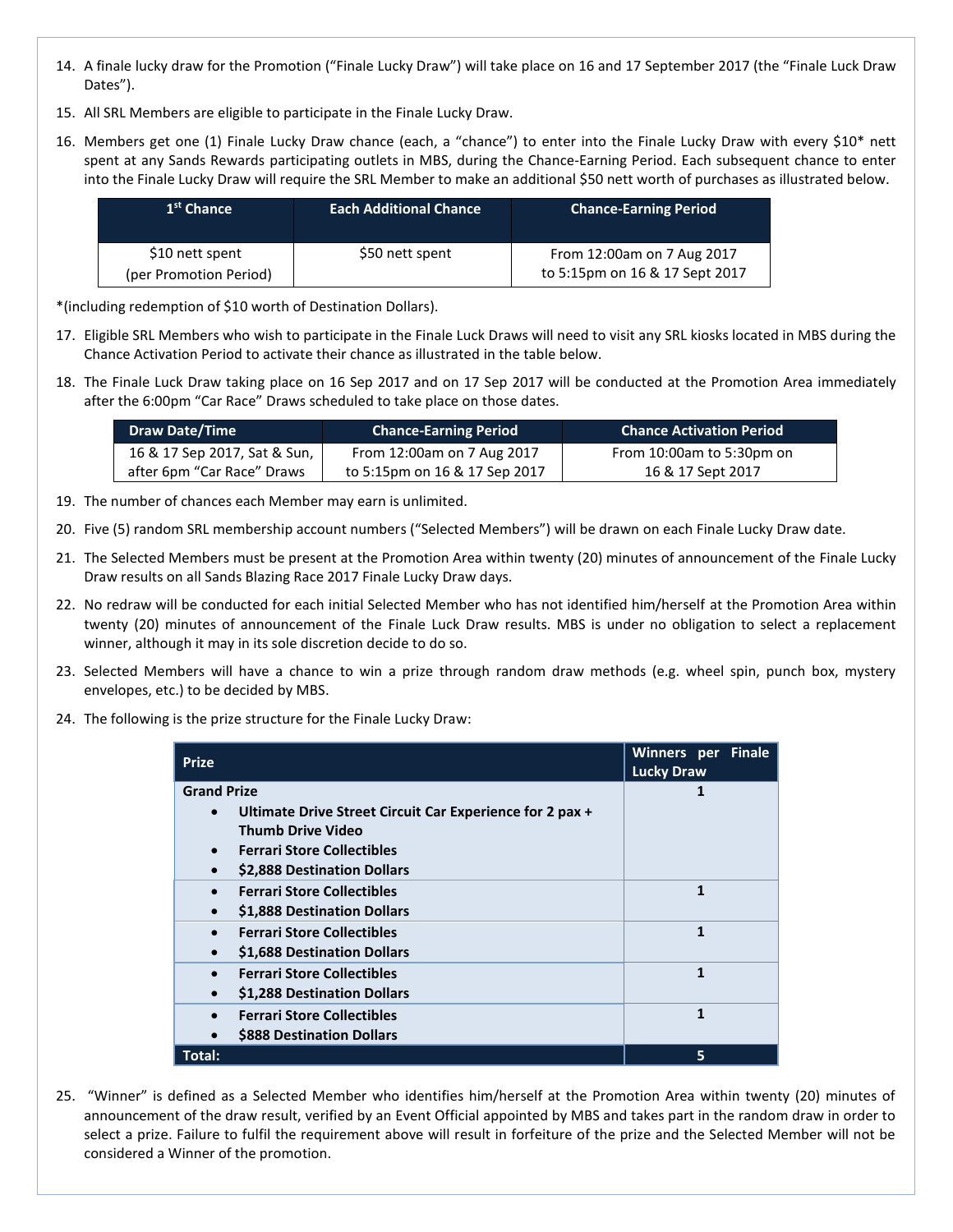- 26. The Selected Member can only be selected once during the Promotion to win the **"**Sands Blazing Race 2017 Finale Lucky Draw"**.**
- 27. Selected Members are required to present their valid Singapore NRICs or passports and membership cards in person for verification upon claiming of prize.
- 28. All claimed lucky draw prizes (Destination Dollars) will be credited into winners' accounts within 48 hours.

#### **General:**

- 29. MBS may, at its sole and absolute discretion, award bonus game play or lucky draw chance to eligible SRL Members.
- 30. Only SRL Members in possession of SRL membership cards with their names and photographs printed on their card will be able to participate in the promotion.
- 31. Selected SRL Members whose Sands Rewards accounts will accumulate more than the maximum \$100,000 Reward Dollars must agree to sign and abide by the rules set forth in "Sands Blazing Race 2017" Winner's Letter.
- 32. All prizes are non-transferable, non-exchangeable and non-reimbursable and are subject to availability. The prizes may not be sold or used for any commercial purpose, including but not limited to any use of which the Member would be entitled to collect fees or receive any remuneration. MBS will be under no obligation to replace any prizes that are not utilised by the winners before any expiry date as may be stipulated by MBS.
- 33. MBS is not responsible for (a) electronic transmission errors or delays resulting in an inability to participate or other loss, (b) theft or destruction of or unauthorised access to or alterations of entry materials, or for technical, hardware, software failures of any kind, (c) lost or unavailable connections, or delayed computer transmissions, whether caused by MBS, users, or by any of the equipment or programming associated with or utilised in the Promotion or by any technical or human error which may occur in the processing of submissions which may limit, restrict, or prevent a participant's ability to participate in the Promotion, or (d) any loss of opportunity to participate in the Promotion for any reason whatsoever.
- 34. The following parties are not eligible to participate in this event: (i) advertising agencies and affiliates of MBS; (ii) employees of MBS tenanted retailers managing transactions; and (iii) employees of MBS and their immediate family members. It shall be the duty of employees of MBS to inform their immediate family members that they are not eligible to participate in the Promotion. MBS reserves the right to refuse to issue a prize to a winner determined to be non-eligible.

#### 35.

- 36. By participating in the Promotions, each SRL member confirms and agrees to the privacy policy as stated on http://www.marinabaysands.com/policy.html. By participating in the Promotion, the member, at any time, without any fee or other form of compensation for an unlimited period of time:
	- a. Grants MBS permission for his/her entry to be published on MBS' websites, in print materials, radio broadcasts, and displayed on MBS' Facebook Page, Instagram, Twitter or any other social media pages.
	- b. Grants MBS permission to use his/her name and other personal details, photographs, videotapes or any likeness of him/her, for feedback, promotional, advertising, marketing and/or publicity purposes and to have his/her submitted name posted on MBS' websites, in print materials, radio broadcasts, displayed on MBS' Facebook Page, Twitter or any other social media pages and/or used by MBS.
- 37. SRL members agrees to comply with the Promotion's Terms & Conditions as well as the Terms & Conditions of Sands Rewards LifeStyle Programme. Participation in and usage of certain prizes will be subject to terms and conditions in a prize letter which will be provided to the winners upon collection of the prize.
- 38. MBS may revise, alter or delete any part of the Promotion and may revise, alter or delete any Terms and Conditions at any time without prior notice. Any SRL members found cheating will be disqualified from the Promotion and rendered ineligible for prizes. MBS reserves the right to disqualify any SRL members from the Promotion for fraud, manipulation or other related issues, including providing false information (such as fake account(s), personas or photos) or for deliberately withholding information.
- 39. MBS reserves all rights in relation to the Promotions, including but not limited to the right to postpone, temporarily halt, or terminate the Promotion, draws or adjust the prize structure, type and distribution in its sole and absolute discretion. MBS shall not be held liable for (i) any delay in performing or partial or total failure to perform any of their obligations to the winners under the Terms and Conditions applicable to the Promotions if such delay or failure is caused by circumstances beyond the reasonable control of MBS, its respective divisions, affiliates, authorised dealers/distributors, agents, suppliers of the Prize(s), including without limitation delays, changes, disruptions, cancellations, diversions or substitutions howsoever caused including without limitation as a result of war, terrorist action or threatened terrorist action, strikes, hostilities, civil commotions, accidents, fire, flood or natural catastrophes. MBS shall not be obliged to give any reason or enter into any correspondence with any persons on any matter concerning the Promotions. MBS is under no obligation to exploit the Promotions in any media.
- 40. MBS has the right to final interpretation of Terms and Conditions applicable to the Promotion. SRL members who fail to comply with any of such Terms and Conditions will have their prize(s) forfeited.
- 41. Each SRL member agrees to release, discharge, and hold harmless MBS, its parent companies, affiliates, directors, officers, employees or agents from any and all claims including, without limitation, claims for slander, libel, defamation, violation of rights of privacy, publicity, personality, and/or civil rights, depiction in a false light, intentional or negligent infliction of emotional distress, copyright infringement, and/or any other tort and/or damages arising from or in any way relating to the submission of an entry, participation in the Promotions, and/or the use of the SRL member's provided details and/or likeness in